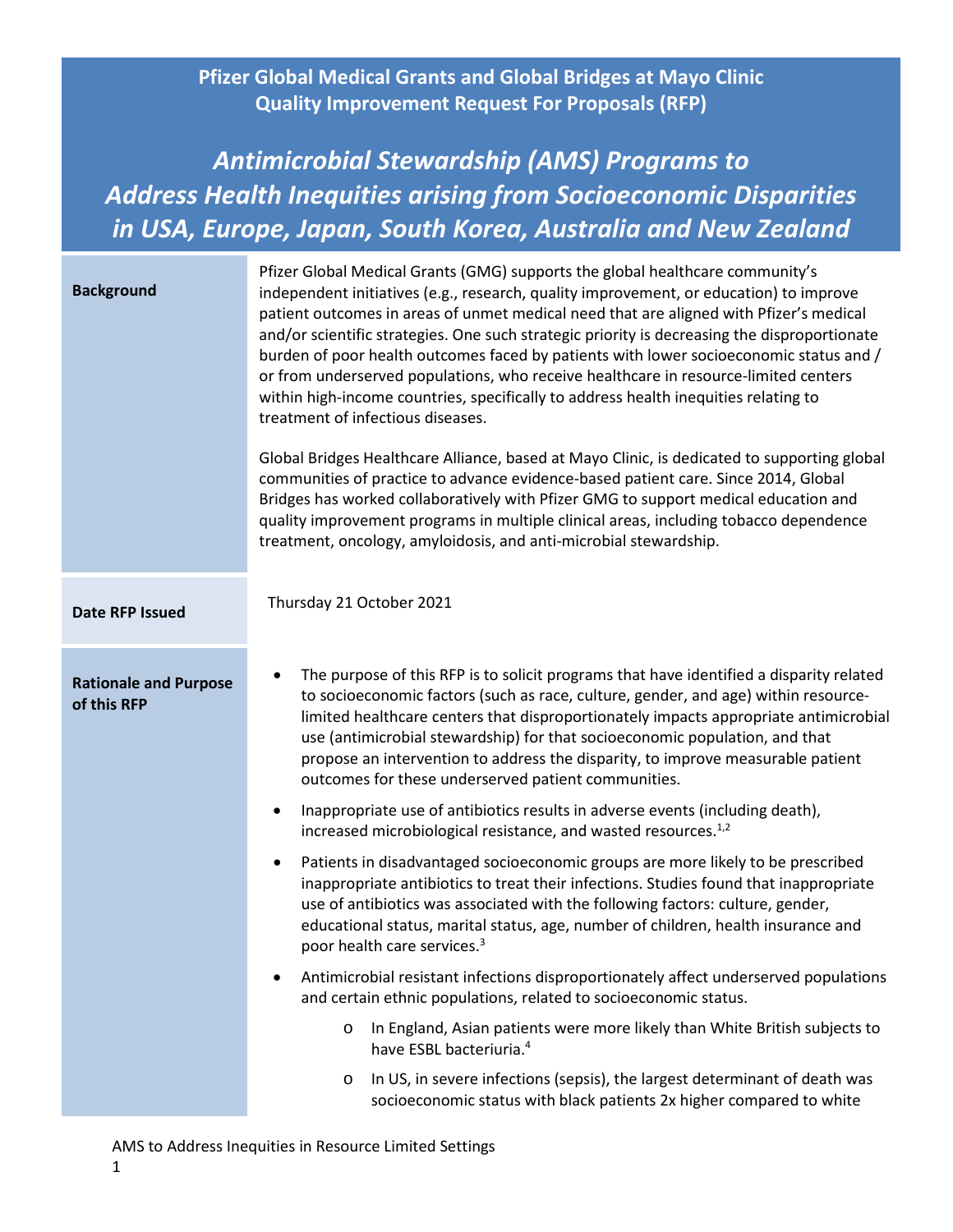|                                                                           | patients. <sup>5</sup>                                                                                                                                                                                                                                                                                                                                                                                                                                                |
|---------------------------------------------------------------------------|-----------------------------------------------------------------------------------------------------------------------------------------------------------------------------------------------------------------------------------------------------------------------------------------------------------------------------------------------------------------------------------------------------------------------------------------------------------------------|
|                                                                           | In US, hospitalized Black or Hispanic sepsis patients are 7% more likely to<br>$\circ$<br>die than white, while those categorized as "Asian and Pacific Islander" or<br>"Other" race are 18% or 21% more likely to die than white patients. <sup>6</sup>                                                                                                                                                                                                              |
|                                                                           | Even in high-income countries, patients with lower socioeconomic status may not<br>have equitable access to appropriate antimicrobial therapy because of the lack of<br>adequate and effective antimicrobial stewardship (AMS) programs in their local<br>healthcare facilities. As a result, these patients may receive suboptimal care<br>reflective of racial and socioeconomic inequalities negatively impacting their<br>outcomes and the cost of care.          |
|                                                                           | In addition, even in developed healthcare systems, wide disparities exist in the<br>availability of resources to implement antimicrobial stewardship initiatives in<br>hospitals. <sup>7</sup>                                                                                                                                                                                                                                                                        |
|                                                                           | Faced with the problem of insufficient on-site resources to implement<br>$\circ$<br>stewardship programmes as typically seen in large teaching hospitals,<br>other options may be used for smaller facilities or facilities with limited<br>access to resources.                                                                                                                                                                                                      |
|                                                                           | As an example of this disparity and potential interventional approaches to<br>$\circ$<br>address this, a 500-bed Danish University hospital that did not have onsite<br>clinical microbiology service or staff reported on the steps undertaken to<br>tackle multidrug resistant infection. In the absence of an on-site<br>antimicrobial stewardship programme, they described their successful<br>collaboration with a programme at a larger hospital. <sup>8</sup> |
|                                                                           | The inequitable access to AMS programs increases the inappropriate use of anti-<br>infectives, hinders access to novel anti-infectives, and consequently<br>disproportionately impacts the burden of AMR.                                                                                                                                                                                                                                                             |
| <b>Clinical Area</b>                                                      | Anti-infectives                                                                                                                                                                                                                                                                                                                                                                                                                                                       |
| <b>Geographic Scope</b>                                                   | USA, Europe, Japan, South Korea, Australia and New Zealand                                                                                                                                                                                                                                                                                                                                                                                                            |
| <b>Eligibility</b>                                                        | Only organizations are eligible to receive grants, not individuals or medical practice<br>groups.                                                                                                                                                                                                                                                                                                                                                                     |
|                                                                           | Institution must be part of a network of hospitals or institutions to ensure<br>$\bullet$<br>dissemination of learnings/best practice and to achieve broadest impact.                                                                                                                                                                                                                                                                                                 |
|                                                                           | The Project Lead must have a medical or postdoctoral degree (MD, PhD, or<br>$\bullet$<br>equivalent), an advanced nursing degree (BSN with a MS/PhD or Doctorate of<br>Nursing Practice), or a degree in Pharmacy, Microbiology or Epidemiology.                                                                                                                                                                                                                      |
| <b>Review, Funding and</b><br><b>Administration of</b><br><b>Projects</b> | Project proposals will be reviewed and recommended by an independent expert advisory<br>panel. Projects selected for funding will be funded directly by Pfizer Inc.                                                                                                                                                                                                                                                                                                   |

AMS to Address Inequities in Resource Limited Settings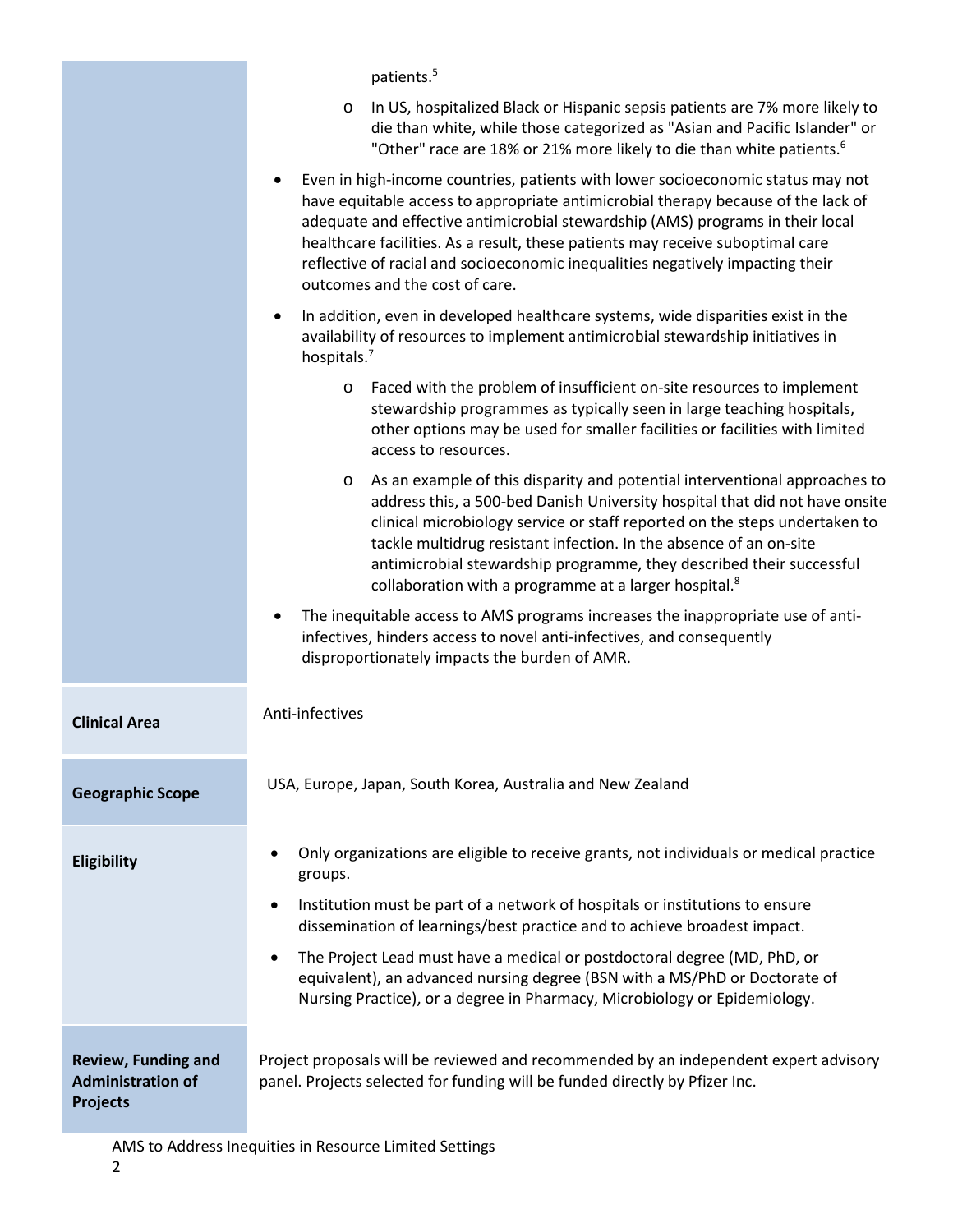Funded projects will be led independently by the grantee organizations. Operational and technical guidance for funded projects will be provided by Mayo Clinic, as needed.

| <b>Characteristics of a</b><br><b>Successful Proposal</b> | Projects that will be considered for support will focus on intervention programs to<br>address clearly identified local antimicrobial therapy inequities for underserved<br>populations, aligned to social determinants (such as antibiotic usage w/age, gender,<br>race, socioeconomic status) in resource-limited centers or centers without access to<br>antimicrobial stewardship programs.                                                   |
|-----------------------------------------------------------|---------------------------------------------------------------------------------------------------------------------------------------------------------------------------------------------------------------------------------------------------------------------------------------------------------------------------------------------------------------------------------------------------------------------------------------------------|
|                                                           | It is our intent to support quality improvement projects. The aim of the projects will<br>$\bullet$<br>be interventions inside hospital settings.                                                                                                                                                                                                                                                                                                 |
|                                                           | Facilities with limited access to resources or hospitals with primarily underserved<br>patient populations (aligned to social determinants above) will be prioritized as the<br>recipients of the Quality Improvement Grant. However, proposals that involve<br>collaboration of the proposing center with larger academic hospitals to support<br>implementation of intervention programs within limited-resource settings would be in<br>scope. |
|                                                           | Proposals must include locally collected data on the antimicrobial stewardship (AMS)<br>inequity (e.g., antibiotic usage with age, gender, race, socioeconomic, region) that<br>describes the current base-line state at the institution (i.e. prior to any proposed<br>intervention) and the anticipated outcome(s) of the proposed intervention.                                                                                                |
|                                                           | In addition to the proposed intervention steps, successful proposals must include a<br>plan to collect post-intervention data to measure and to assess improvement in the<br>identified inequity, and also publish data/outcomes to share lessons learned across<br>the health-care system.                                                                                                                                                       |
|                                                           | It is expected that the intervention programs selected for funding will be initiated in<br>$\bullet$<br>mid-2022 and be no more than 24 months in duration.                                                                                                                                                                                                                                                                                       |
| Out of Scope of this<br>Call                              | It is not our intent to support clinical research projects. Projects evaluating the efficacy of<br>therapeutic or diagnostic agents will not be considered. Additional examples of out of<br>scope projects include clinical research projects, basic science research, prevalence<br>studies, and registry development.                                                                                                                          |
|                                                           | Projects may include an educational element but initiatives that solely focus on knowledge<br>improvement (e.g., journal clubs, grand round programs, lectures) will not be eligible for<br>consideration.                                                                                                                                                                                                                                        |
| <b>Funding Available</b>                                  | Individual projects requesting up to \$50,000-\$100,000 USD will be considered. The<br>estimated total available budget related to this RFP is \$400,000 USD.                                                                                                                                                                                                                                                                                     |
|                                                           | We anticipate supporting proposals from facilities with limited access to resources or<br>smaller hospitals as a priority.                                                                                                                                                                                                                                                                                                                        |
| <b>How to Submit</b>                                      | Please go to http://www.cybergrants.com/pfizer/QI and sign in. First-time users should<br>click "Create your password".<br>For the question "Are you replying to a Request for Proposal as part of the<br>$\bullet$<br>Competitive Grant Program?" select Yes<br>Select the following Primary Area of Interest: Infectious Disease - General/Non-<br>٠                                                                                            |
|                                                           | Specific                                                                                                                                                                                                                                                                                                                                                                                                                                          |

AMS to Address Inequities in Resource Limited Settings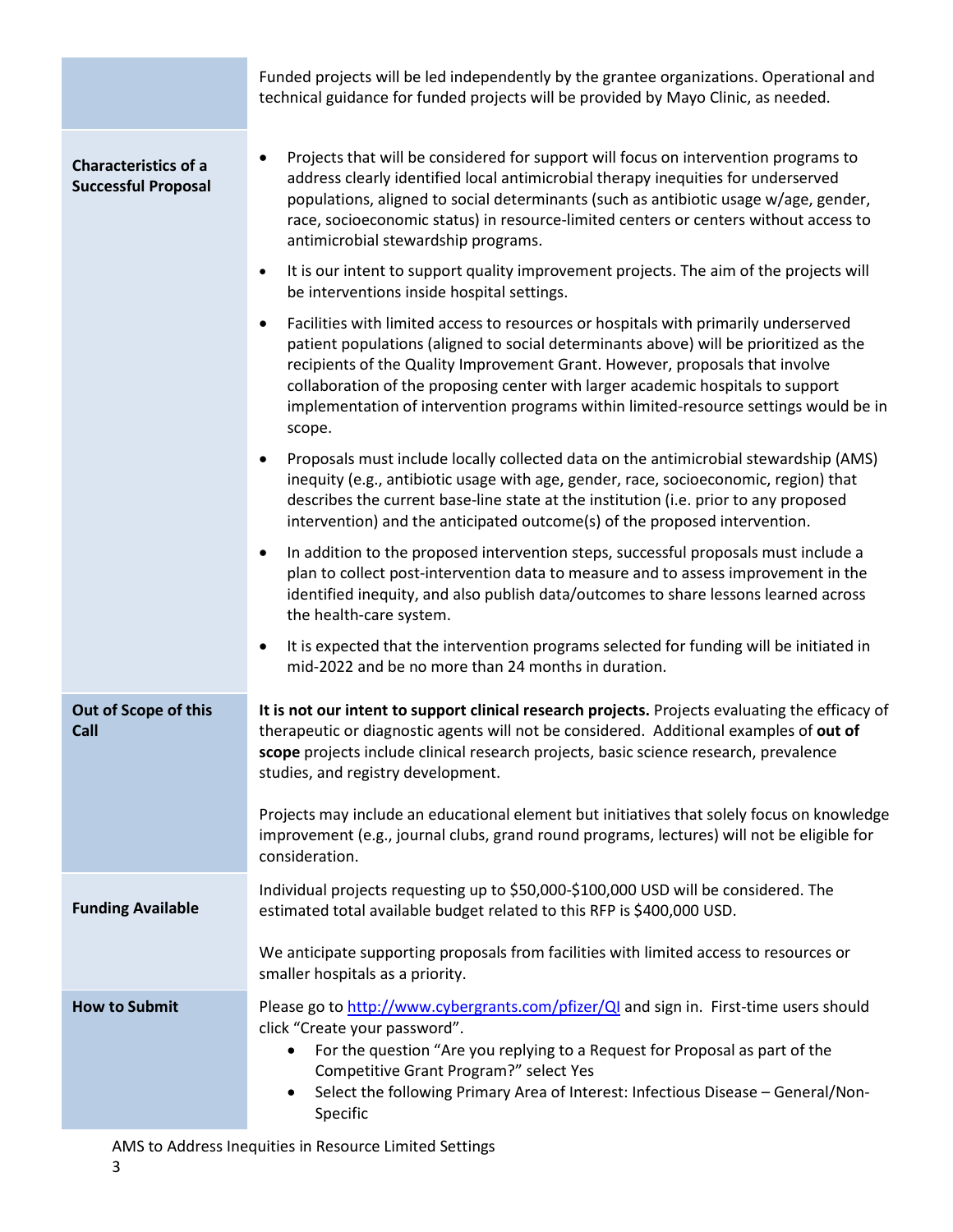|                  | Select the following Competitive Grant Program Name: 2022 HOS G: AMS Health<br>$\bullet$<br><b>Equity (Global Bridges)</b><br>Complete all required sections of the online application. See Appendix A for<br>$\bullet$<br>details.<br>Please note that applications must be submitted in English.<br>$\bullet$<br>If you encounter any technical difficulties with the website, please click the<br>$\bullet$<br>"Technical Questions" link at the bottom of the page.<br>A pre-application webinar to answer questions will be held via Zoom on Wednesday, 10<br>November at noon CST. Register using this link. |
|------------------|--------------------------------------------------------------------------------------------------------------------------------------------------------------------------------------------------------------------------------------------------------------------------------------------------------------------------------------------------------------------------------------------------------------------------------------------------------------------------------------------------------------------------------------------------------------------------------------------------------------------|
| <b>Timing</b>    | Proposals must be completed in the CyberGrants system no later than 5:00pm New York<br>time on Wednesday, 15 December 2021. Applications received after this date will not be<br>reviewed.                                                                                                                                                                                                                                                                                                                                                                                                                         |
|                  | All applicants will be notified of the outcome of their application by email in March 2022.<br>Applicants may also be contacted to provide further clarification to support the review.                                                                                                                                                                                                                                                                                                                                                                                                                            |
|                  | If your grant is approved, the agreement is expected to be signed by both parties within<br>4-6 weeks of approval and without change. Please click here to view the core terms of<br>the agreement. The agreement will be with Pfizer Inc. (based in the United States).                                                                                                                                                                                                                                                                                                                                           |
|                  | Anticipated project start date for funded projects is mid 2022.                                                                                                                                                                                                                                                                                                                                                                                                                                                                                                                                                    |
| <b>Questions</b> | If you have any questions regarding this RFP, or to discuss whether your project would be<br>in scope, please contact Katie Kemper at Global Bridges (kemper.katherine@mayo.edu) or<br>the Pfizer Grant Officer, Jessica Romano (jessica.romano@pfizer.com).                                                                                                                                                                                                                                                                                                                                                       |

#### References

- 1. https://www.cdc.gov/antibiotic-use/index.html
- 2. WHO. The world health report 2007. A safer future: global public health security in the 21st century.: World Health Organization (WHO). 2007.
- 3. Gebeyehu E, et al., "Inappropriate Use of Antibiotics and Its Associated Factors among Urban and Rural Communities of Bahir Dar City Administration, Northwest Ethiopia," PLoS One, 2015 Sep 17;10(9):e0138179.
- 4. Rao GG, et al., "Key demographic characteristics of patients with bacteriuria due to extended spectrum betalactamase (ESBL)-producing Enterobacteriaceae in a multiethnic community, in North West London," Infect Dis (Lond), 2015;47(10):719-24.
- 5. Kempker JA, et al., "Risk Factors for Septicemia Deaths and Disparities in a Longitudinal US Cohort," Open Forum Infect Dis, 2018 Nov 15;5(12):ofy305.
- 6. Jones, J. M., Fingar, K. R., Miller, M. A., Coffey, R., Barrett, M., Flottemesch, T., Heslin, K. C., Gray, D. T. and Moy, E. (2017) Racial Disparities in Sepsis-Related In-Hospital Mortality: Using a Broad Case Capture Method and Multivariate Controls for Clinical and Hospital Variables, 2004-2013, Critical Care Medicine, 45(12), e1209-e1217.
- 7. Esmita Charani E,Holmes AH, ["Antimicrobial stewardship programmes: the need for wider engagement"](https://qualitysafety-bmj-com.eu1.proxy.openathens.net/content/22/11/885), BMJ Qual Saf, 2013, 22 (11), 885-887
- 8. Andersen S, Knudsen J., "A managed multidisciplinary program on multi-resistant Klebsiella pneumoniae in a Danish University Hospital." BMJ Qual Saf, 2013, 22 (11), 907–15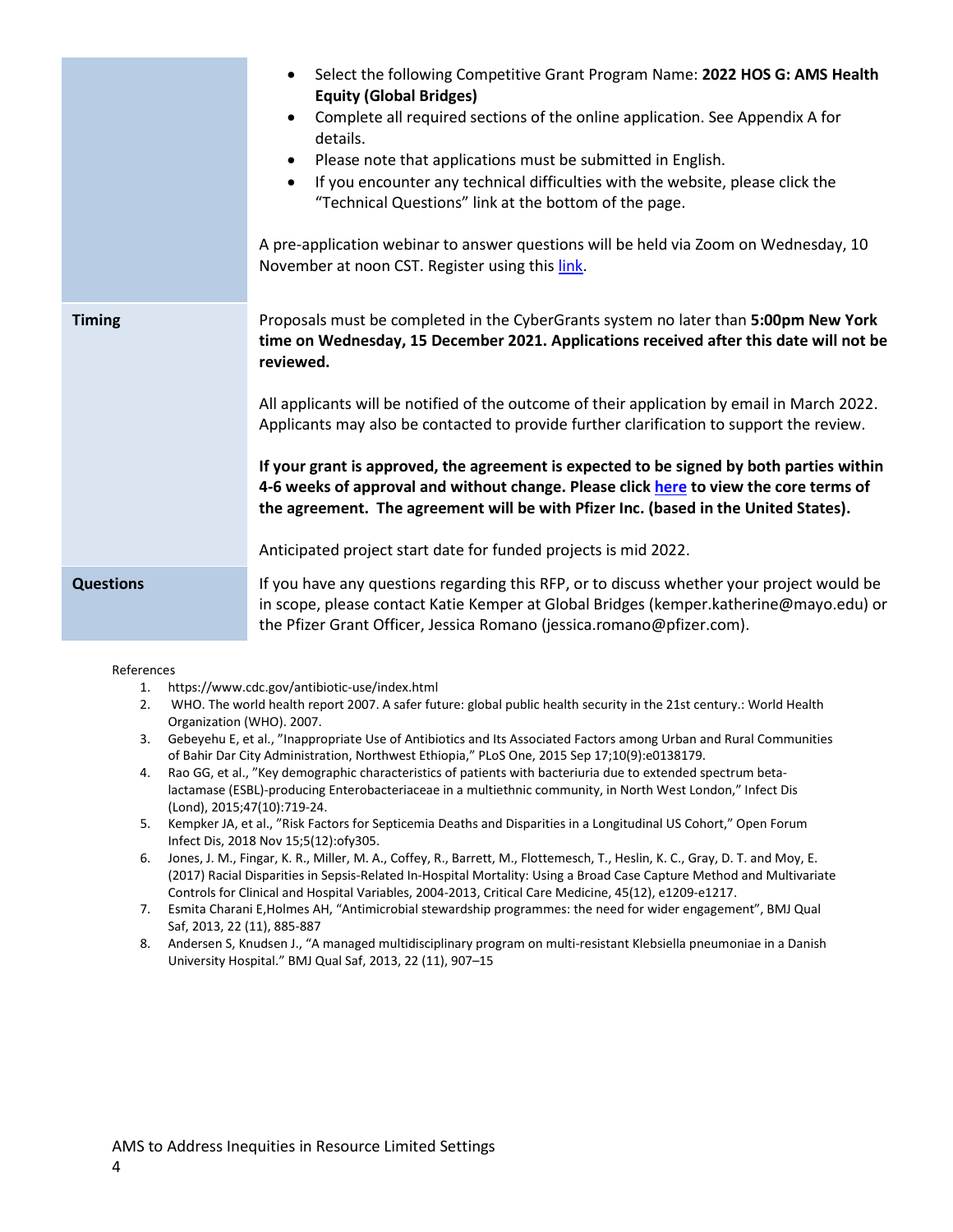## **APPENDIX A**

### **Quality Improvement Proposal Requirements**

Applications will be accepted via the online portal [\(www.cybergrants.com/pfizer/QI\)](http://www.cybergrants.com/pfizer/QI).

All sections of your application will need to follow the character limits specified in the online application.\*

#### **Proposals should be single-spaced using Calibri 12-point font and 1-inch margins. Note there is a 10-page limit for proposal documents, exclusive of references.**

#### **Please include the following sections:**

| <b>Goals and</b><br><b>Objectives</b>                  | Briefly summarize the overall goal and objectives of the proposed project.                                                                                                                                                                                                                                                                    |
|--------------------------------------------------------|-----------------------------------------------------------------------------------------------------------------------------------------------------------------------------------------------------------------------------------------------------------------------------------------------------------------------------------------------|
| <b>Assessment of</b><br><b>Need for the</b><br>Project | Include a quantitative baseline data summary, initial metrics (e.g., quality measures), or<br>a project starting point (please cite data on gap analyses or relevant patient-level data<br>that informs the stated objectives) in your target area.                                                                                           |
|                                                        | Describe the source and method used to collect the data. Describe how the data were<br>analyzed to determine that a gap existed. If a full analysis has not yet been conducted,<br>please include a description of your plan to obtain this information.                                                                                      |
| <b>Target Audience</b>                                 | Describe the primary audience(s) targeted for this project. Also indicate whom you<br>believe will directly benefit from the project outcomes.                                                                                                                                                                                                |
| <b>Project Design and</b><br><b>Methods</b>            | Outline the proposed methodology and key stages or milestones of your planned<br>approach. Maximum project length is two years, which includes analysis and<br>reporting of impact of proposed interventions.                                                                                                                                 |
| Innovation                                             | Explain what measures you have taken to assure that this project idea is original and<br>does not duplicate other projects or materials already developed.<br>Describe how this project builds upon existing work, pilot projects, or ongoing projects<br>developed either by your institution or other institutions related to this project. |
| <b>Evaluation and</b><br><b>Outcomes</b>               | Describe how you will measure the success of your project. What measures and metrics<br>will you use to evaluate the impact of the project? Describe your plan to capture<br>baseline and end-of-project metrics and results.                                                                                                                 |
|                                                        | Describe the sustainability of this project. How will the results of the project be shared?<br>How will the project address disparities to support ongoing improvement in<br>antimicrobial stewardship?                                                                                                                                       |
| Anticipated<br><b>Project Timeline</b>                 | Provide an anticipated timeline for your project including project start/end dates.                                                                                                                                                                                                                                                           |